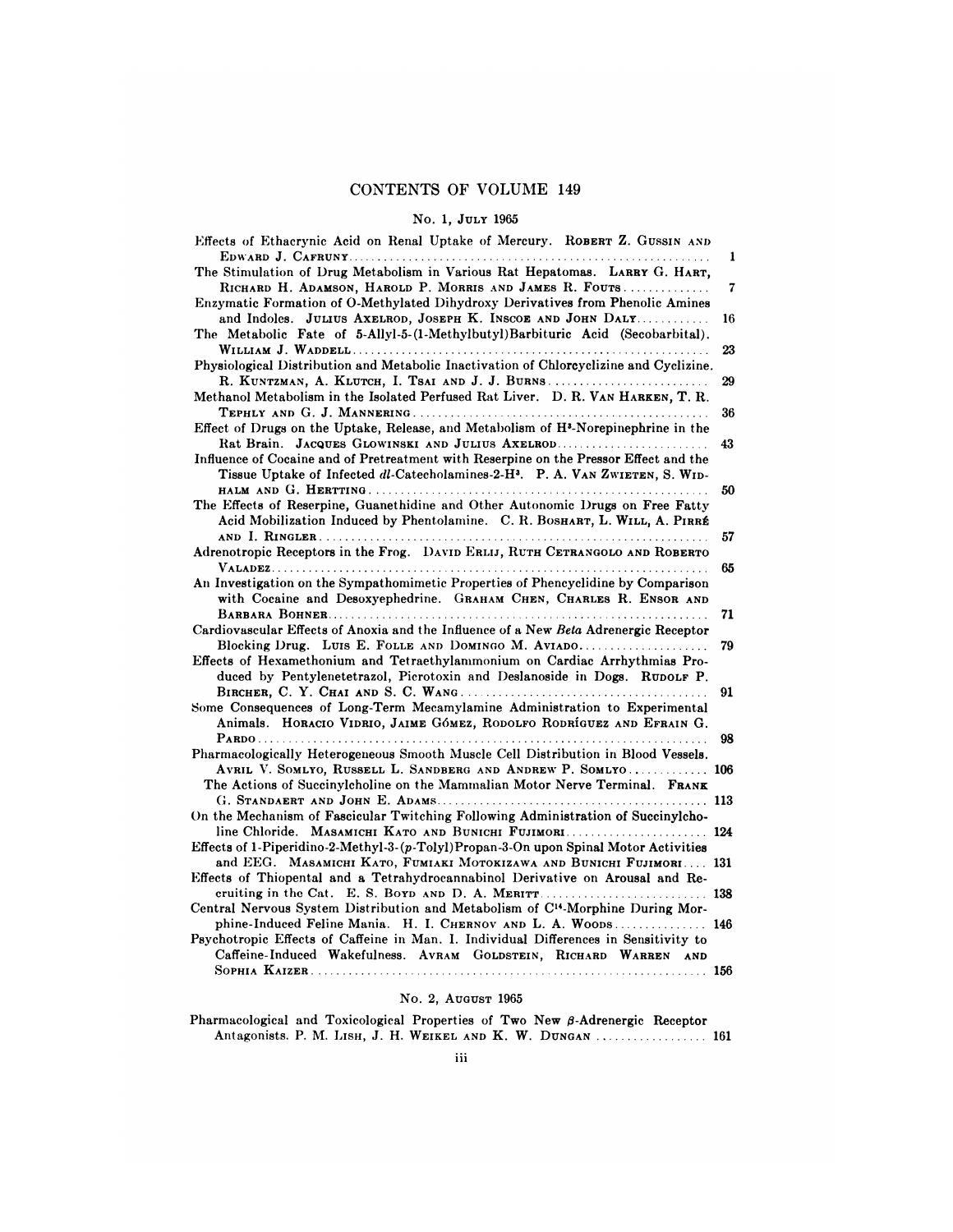# **CONTENTS**

| Cardiovascular Pharmacology of Two New $\beta$ -Adrenergic Receptor Antagonists. H.         |     |
|---------------------------------------------------------------------------------------------|-----|
| C. STANTON, T. KIRCHGESSNER AND K. PARMENTER 174                                            |     |
| Effect of Some New $\beta$ -Adrenergic Blocking Agents on Certain Metabolic Responses to    |     |
| Catecholamines. D. C. KVAM, D. A. RIGGILO AND P. M. LISH 183                                |     |
| Effect of Hemicholinium on the Catecholamine Depleting Actions of Reserpine, Mor-           |     |
| phine and Insulin in Rabbit Tissues. R. E. STITZEL, H. A. CAMPOS AND F. E.                  |     |
|                                                                                             | 193 |
| The Effects of Reserpine Pretreatment on the D- and L-Isomers of Some Sympatho-             |     |
| mimetic Amines. POPAT N. PATIL, A. TYE AND J. B. LAPIDUS 199                                |     |
| Pressor Responses to Amphetamine in the Spinal Cat and Its Influence on Tachy-              |     |
|                                                                                             | 206 |
| Supersensitivity in Perfused Isolated Arteries after Reserpine. OLIVER CARRIER, JR.         |     |
|                                                                                             | 212 |
| An Effect of pH upon Epinephrine Inotropic Receptors in the Turtle Heart. HAROLD            |     |
|                                                                                             | 219 |
| Mechanism for Nicotine and DMPP on the Isolated Rat Atria-Vagus Nerve Prepara-              |     |
|                                                                                             | 225 |
| The Chronotropic Action of ATP and Related Compounds Studied by Direct Perfusion            |     |
|                                                                                             | 233 |
| H <sup>3</sup> -Digoxin Metabolism by Adult Male Rat Tissues in Vitro. G. L. LAGE AND J. L. |     |
|                                                                                             | 248 |
| Excretion of Radioactive Digitoxin by the Dog. B. G. KATZUNG AND F. H. MEYERS. 257          |     |
| Absorption, Metabolism and Elimination of Thiabendazole in Farm Animals and a               |     |
| Method for Its Estimation in Biological Materials. DOMINICK J. TOCCO, JOHN R.               |     |
| EGERTON, WILLIAM BOWERS, VICTORIA W. CHRISTENSEN AND CHARLES ROSENBLUM 263                  |     |
| The Nature of the Metabolites of Acetohexamide in the Rat and in the Hu-                    |     |
| man. ROBERT E. MCMAHON, FREDERICK J. MARSHALL AND HILMAN W. CULP 272                        |     |
| The Pharmacology of Sulfaethoxypyridazine in the Heifer. W. H. LINKENHEIMER,                |     |
|                                                                                             | 280 |
| The Pharmacological Properties of Norbormide, a Selective Rat Toxicant. ADOLPH              |     |
|                                                                                             |     |

## No. 3, SEPTEMBER 1965

| 110. O. DEPIEMBER 1900                                                              |     |
|-------------------------------------------------------------------------------------|-----|
| Effect of Drugs on Spontaneous Slow Potential Oscillations of the Cerebral Cortex.  |     |
| Effects of 2-PAM and TMB-4 on Neuromuscular Transmission. JOSEPH H. FLEISHER,       |     |
|                                                                                     |     |
| Stimulation of Muscle Spindle Afferents by DMPP. EDSON XAVIER ALBUQUERQUE           |     |
|                                                                                     |     |
| The Effects of Injected Norepinephrine and Sympathetic Nerve Stimulation in Hypo-   |     |
| thyroid and Hyperthyroid Dogs. HARRY S. MARGOLIUS AND THOMAS E. GAFFNEY 329         |     |
| An Experimental Evaluation of the Reputed Influence of Thyroxine on the Cardio-     |     |
| vascular Effects of Catecholamines. J. B. VAN DER SCHOOT AND NEIL C. MORAN. 336     |     |
| Vascular and Metabolic Effects of Epinephrine in the Isolated Perfused Rat Liver.   |     |
|                                                                                     |     |
| Effects of Atropine and Related Alkaloids on Epinephrine Induced Contractions of    |     |
| the Cat Nictitating Membrane. PETER D'ALENA AND ROBERT M. FEATHERSTONE 351          |     |
| Histochemical Studies of the Autonomic Innervation of the Gut. DAVID JACOBOWITZ 358 |     |
| The Action of Protriptyline on Peripheral Autonomic Function. K. D. CAIRNCROSS,     |     |
|                                                                                     |     |
| The Responses of the Terminal Bile Duct to Morphine and Morphine-Like Drugs.        |     |
| ANTONIO CREMA, G. BENZI, G. M. FRIGO AND F. BERTÉ 373                               |     |
| Effects of Meperidine Hydrochloride and Morphine Sulfate on the Lung Capacity of    |     |
|                                                                                     |     |
| The Analgesic Effect of Opiate-Opiate Antagonist Combinations in the Rat. LEONARD   |     |
|                                                                                     | 385 |
|                                                                                     |     |